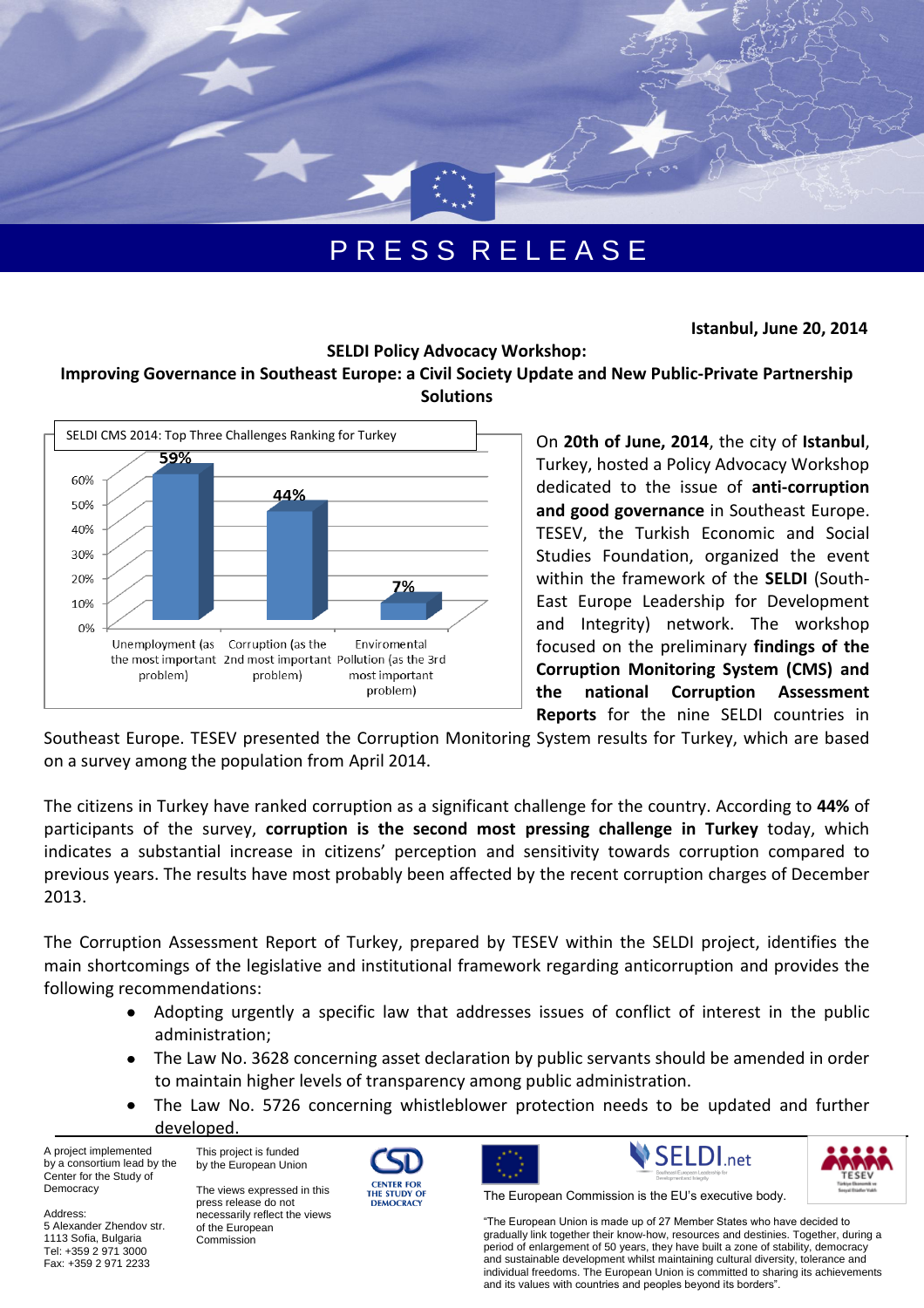- The immunity rule for the members of the parliament and for judges and prosecutors should be reviewed and the rule that requires a higher authority to give permission for the investigation of public personnel for corruption should be revoked.
- A law for political campaigns should be introduced so that campaigning can be rendered transparent.
- The Ombudsman should be given necessary human and financial resources and its recommendations should be made binding so that it can achieve its goals effectively.
- The incompatibility between the Law on Turkish Court of Accounts (TCA) and Law No. 5018 should be reviewed and resolved so that TCA can start auditing public administration units and publish the audit reports to the public as soon as possible.
- Turkey will benefit from an independent body permanently tasked with anticorruption policy development and implementation.



The SELDI Corruption Monitoring System results show that corruption is one of the most paramount problems in Turkey. As seen from the charts, 63% of the survey participants are highly aware of the issues regarding corruption in Turkey and 44% of the participants see corruption as the second most important challenge in Turkey. Such awareness can be directly related to recent high media coverage of the corruption charges that were carried out on December 2013.

Figure 2 shows that 47% of the survey participants

were not involved in bribery practices if/when they had contact with public administration, whereas 9%

were involved in giving a bribe to a public servant. This data however, can still be questioned and is not indicative of the practice of bribery, because 42% of the participants said that they did not have contact with the administration.

The National Assessment report for Turkey, which presents the survey results in detail along with information on the legislative and institutional framework of anticorruption and policy recommendations, is expected to be published in the fall 2014.